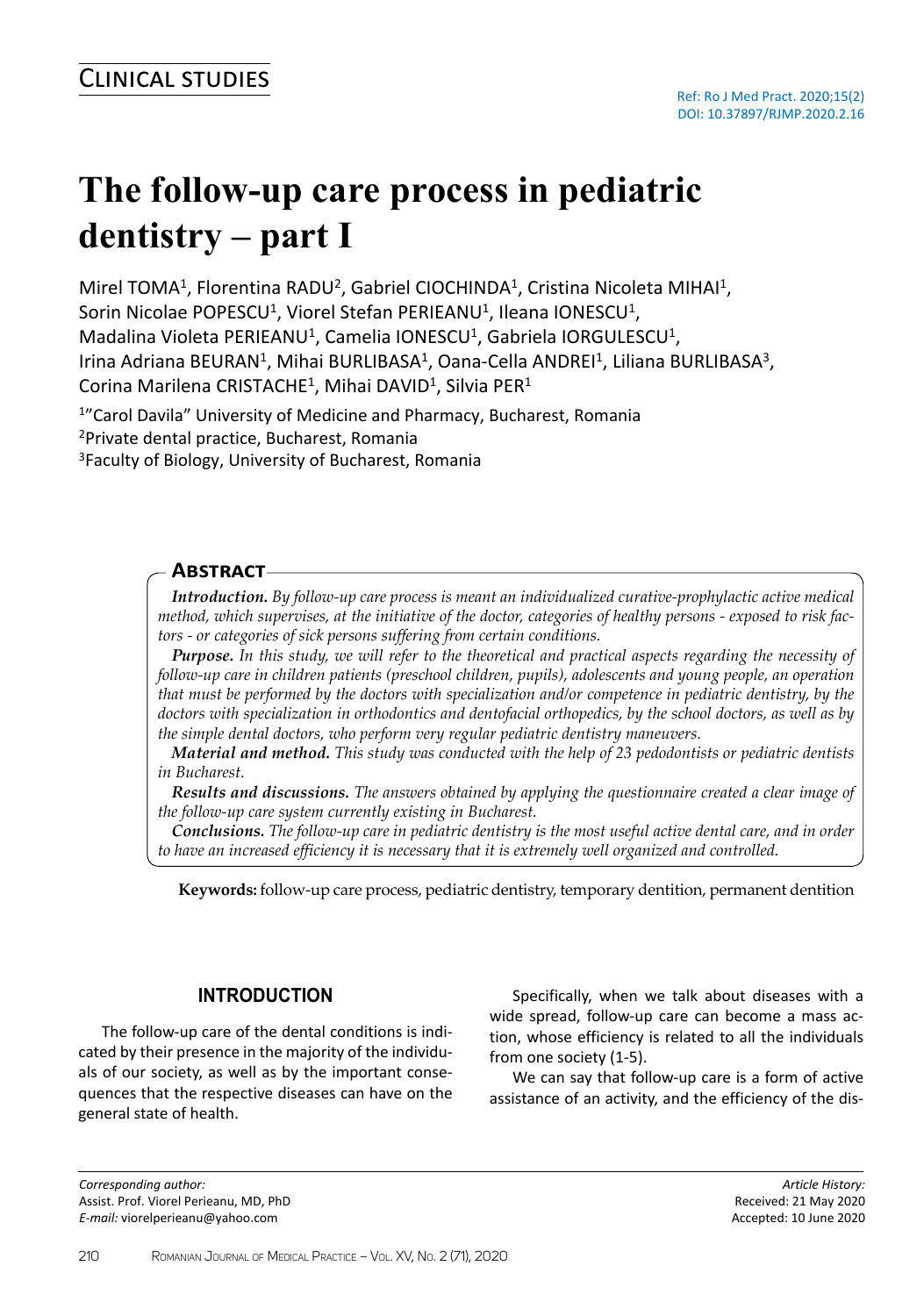## **PURPOSE**

Next, we will try to offer a more complex and complete definition to the follow-up care process with reference to pediatrics as a medical specialty, with implications especially in pediatric dentistry (1-5). Thus, we can specify that, follow-up care aims to prevent, fight and recover chronic diseases, through the organized medical supervision of certain categories of healthy or sick individuals and the application of corresponding medico-social measures. Practically, follow-up care is a method of prevention, control and recovery, being therefore a valuable tool for public health (1-5).

Follow-up care is a complex method of organizing the health care within the curative-prophylactic institutions, which provides for the active supervision of the health of certain groups of people, according to their physiological particularities (children of all ages, adolescents, pregnant women) and persons with certain conditions (gastric and duodenal ulcer, tuberculosis, cardiovascular diseases, oncological diseases, dermatological and venereal diseases, mental disorders, etc.) (1-5).

Usually, the follow-up care process is carried out by active and early diagnosis of chronic diseases or with potential for chronicity, by studying and eliminating the causes that contribute to their appearance and spread, as well as by taking certain social, curative-prophylactic and hygienic sanitary measures. At the same time, the follow-up care aims to maintain and strengthen the health of the population, to increase its longevity and quality of life, to study in depth the connection between the pathological changes that have occurred and the environment, especially the social factors (1-11).

The objectives of follow-up care can be systematized as follows (1-5):

- − Creating of a database on chronic diseases in children included in communities (nurseries, kindergartens, schools, high schools, vocational schools, etc.);
- − Observing how follow-up care is performed in school medical offices, including in school dental offices, with notification of any deficiencies;
- − Optimizing the follow-up care and medical care in chronic diseases;
- Calculating the prevalence indices for the main categories of tracked chronic diseases, in order to describe the morbidity level through chronic diseases among children and young people in Romania.

Specifically, starting from the notions presented above, the objectives of this material are to particularize the follow-up care process in pediatric dentistry and to highlight and implement the necessity of follow-up care for pre-school patients, then continuing with school age, but also including adolescence, as well as and the age of youth. But, due to the space, we systematized the information into 2 distinct parts.

## **MATERIAL AND METHOD**

As it is well known, the frequency of dental disorders, in an extremely high percentage at the age of the temporary dentition or the preschool age, as this age range is also known in the literature, it requires with extremely importance, if we take into account the effects of these conditions, the follow-up care process starting at this very age. This follow-up care process is extremely important starting right from the preschool age because, in our society, at this age of temporary dentition, children are included in extremely well-defined and expressed communities, such as nurseries and kindergartens.

But the age at which all the individuals of the respective society, without any exception, are included in a stable and very well-organized community for a duration of at least 9 years (the preparatory class, 4 primary school classes and 4 gymnasium school classes), is the school age, or the so-called school itself with the 9 compulsory classes before entering high school (before 1989, it was also called the general culture school) (1-11). Specifically, in the education in our country, the compulsory education of 9 classes (the preparatory class, 4 primary school classes and 4 secondary school classes), includes children between 5 and 14-15 years (11-15).

From a dental point of view, the age between 6 years and 12 years, represents the most important age range, characterized by the coexistence of the temporary teeth in the process of resorption, with the most important permanent teeth (1-15).

But, it is extremely important the impressive frequency of dental caries and tooth and maxillary abnormalities that are installed or encountered at this age, whether we are talking about temporary dentition or we are talking about permanent dentition.

Both tooth decay and tooth and maxillary abnormalities untreated on time, can have particularly serious consequences and often irreversible repercussions over time both on the development of the dento-maxillary system and on the whole body.

But until the age of 25 years, the dento-maxillary system in continuous growth and normalization, presents a pathology with special consequences on the relationship between the constituent elements of the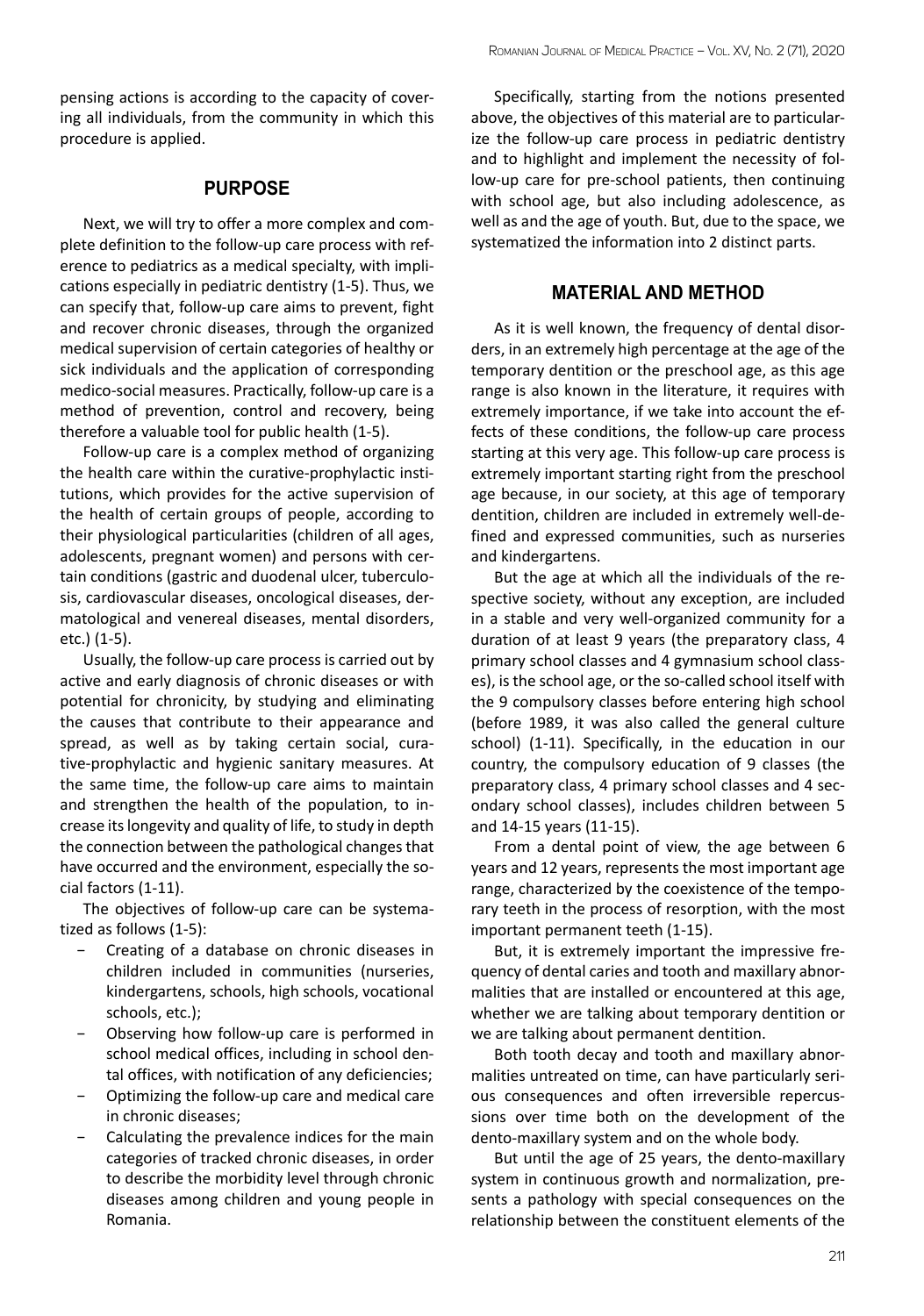oral and dental system and on the health of the body (9-15).

We consider that, from the point of view of the dental interest, but also of the general medical interest, as well as of the organizational possibilities that could ensure the efficiency of the mass action, the dental follow-up care finds its most useful and indicated application at the school age (or so-called school, with the 9 compulsory classes before entering high school - the preparatory class, 4 primary school classes and 4 secondary school classes), it continues with the age of adolescence (high school, professional schools) and then with the age of youth, this the last age range being the period in which young people attend university and / or post-secondary courses. Basically, when discussing dental follow-up care in the aforementioned periods, it is necessary to mention in fact the characteristic follow-up care procedure that all professionals calls it as pediatric dentistry or pedodontics (1- 15).

The process of follow-up care in pediatric dentistry, in the case of patients starting with the school age, then continuing with the age of adolescence and youth, is carried out in several stages, these being in absolute succession, the absence of a stage causing the follow-up care action to cease. These steps are as follows: screening, treatment (actual dental treatments), control and retreatment (1-15).

Starting from all these aspects mentioned above, in terms of the follow-up care process, we completed a questionnaire consisting of 6 questions, which was applied to a number of 23 dental practitioners, who practice pediatric dentistry (specialist and primary orthodontic doctors, specialist doctors and / or with pedodontic competence - pediatric dentistry, school doctors and / or simple dental practitioners, graduates of an authorized or recognized dental medicine faculty in Romania), which works in Bucharest. All the subjects work in the private dental offices and they are between 37 and 63 years old, being distributed as follows: 13 dental practitioners were female (56.52%) and 10 dentists were male (43.48 %) (Fig. 1).



*FIGURE 1. Gender distribution of dental practitioner involved in the study*

Next, we will present the questionnaire applied to the 23 subjects:

#### *Questionnaire*

*1. The follow-up care process is? a. A method of prevention, control and recovery, being a valuable tool for public health; b. It is just a method of preventing health disorders; c. Is it just a method of recovery in the field of health. Correct answer: a.*

*2. The follow-up care process is carried out? a. By active and early diagnosis of chronic or potential chronic diseases; b. By studying and removing the causes that contribute to the occurrence and spread of chronic or potential chronic diseases; c. By taking certain social, curative-prophylactic and sanitary-hygienic measures, aiming to prevent chronic or potentially chronic diseases. Correct answers: a, b, c.*

*3. The follow-up care process also aims at the following aspects? a. Maintaining and strengthening the health of the population; b. Increasing the longevity and quality of life of the population; c. Deep study of the connection between the pathological changes that have occurred and the environment, especially the social factors. Correct answers: a, b, c.*

*4. The objectives of the follow-up care process are as follows? a. To create a database on chronic diseases in children in communities; b. Observation of the way in which the follow-up care is carried out in the school medical offices, including dental schools offices, with the detection of any deficiencies; c. Optimizing follow-up care and healthcare in chronic diseases; d. Calculation of prevalence indices for the main categories of chronic diseases included in follow-up care, in order to describe the situation of morbidity through chronic diseases among children and young people in the respective country. Correct answers: a, b, c, d.*

*5. From the point of view of pediatric dentistry, the follow-up care process finds its greatest utility in? a. School age and continues with the age of adolescence and youth; b. At the age of the adult; c. At elderly age. Correct answer: a.*

*6. The follow-up care process in the case of schoolage patients, and later in adolescence and youth, includes the following stages? a. Detection; b. Involvement; c. Treatment (the actual dental treatments); d. Conditioning; e. Control; f. Retreatment; g. Record. Correct answers are: a, c, e, f.*

#### **RESULTS**

After analyzing the answers to the first question, we can conclude that only a small part of the respondents of this study (3 representing 13.04%) did not understand what follow-up care process means (Fig. 2).

Regarding the way of conducting the follow-up care process, we find that most practitioners answered correctly (18 representing 78.26%), namely all response variants. Only 5 practitioners (representing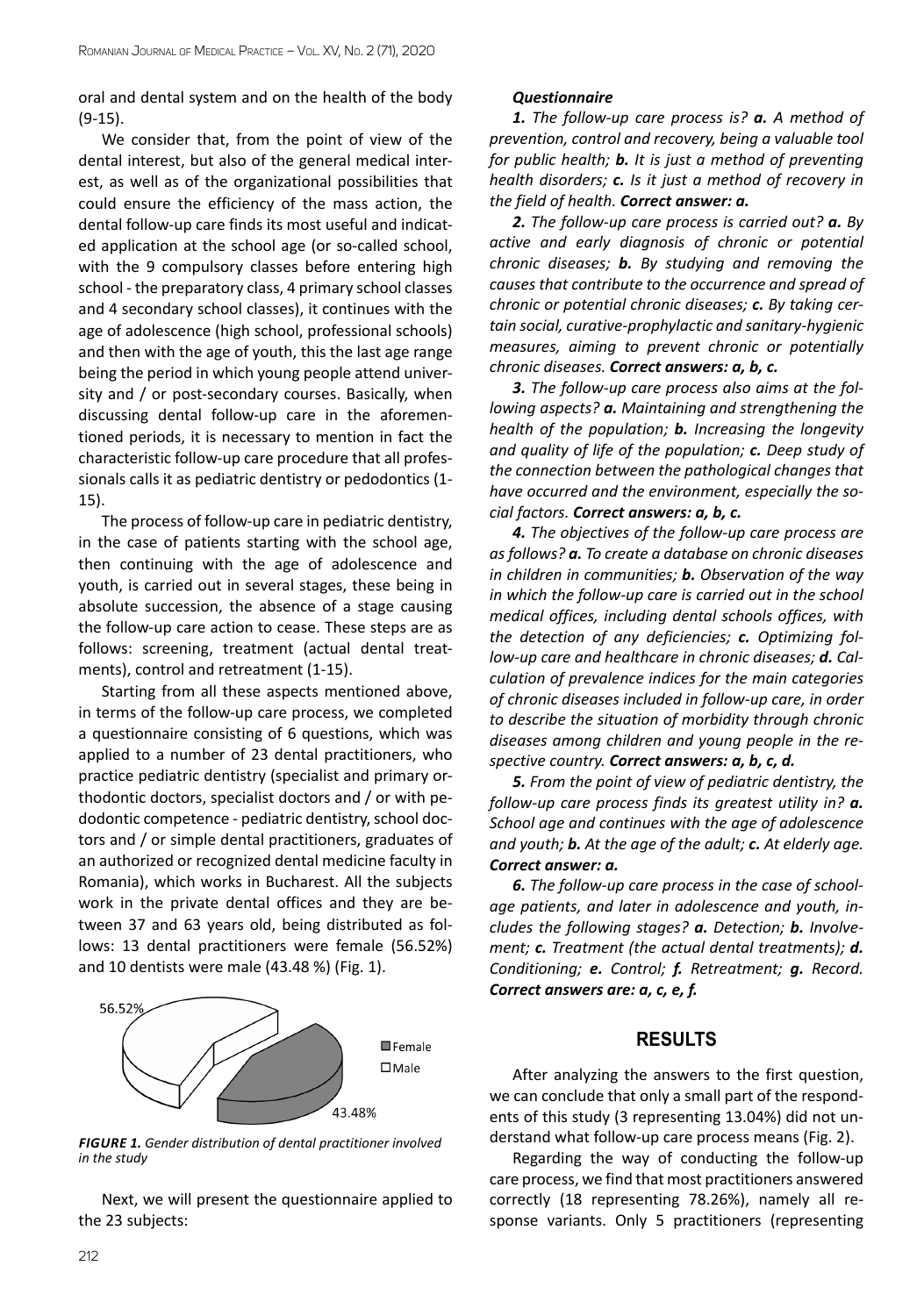

21.74%) omitted the response variant related to the active and early diagnosis of chronic diseases (Fig. 3).



*FIGURE 2. Understanding the concept of follow-up care*

*FIGURE 3. Methods of carrying out the follow-up care process*

Regarding the secondary aspects covered by the follow-up care process, only a small part of the subjects included in the study (2 representing 8.70%) responded incorrectly by omitting the answer related to studying the link between pathological changes and social factors (Fig. 4).



*FIGURE 4. Secondary aspects of follow-up care process*

One good thing is that all the doctors included in the study answered correctly the questions related to the most important aspects of follow-up care process, namely the goals and the age for which this process is very useful.

The last question of the study, regarding the stages of the follow-up care process, made the participants in the study a little difficult, so most practitioners (17, representing 73.91%) answered correctly, and only a small part (6 practitioners, representing 26.09%) have checked all the answer variants. As mentioned above, we can put the answers to this question on the age of some practitioners included in the study, the younger ones being more open to studying and updating their information in the field (Fig. 5).



*FIGURE 5. Knowledge of the steps that the follow-up care process is made of*

### **DISCUSSIONS**

All dental treatment schemes, regardless of the branch or age to which they are addressed, also included the follow-care part. Even if it is a secondary method of prevention, in addition to the actual treatment part, follow-up care plays an important role in preventing the appearance of carious lesions, a very important aspect especially in children.

The follow-up care process depends on both patients and medical staff. Patients should report for regular check-ups and treatment of new lesions. On the other hand, the medical staff must inform the patients about the importance of dental check-ups during the follow-up period, must know very well the dispensing process and adapt it according to each patient.

Most follow-up care programs provided a recall interval of approximately 6 months. However, depending on the region, education or national programs implemented, the range of dental checkups of patients varies. Berhan Nordin et al., in a survey from 2019, related to oral health of 11-12 year old indigenous children in Malaysia, based on a questionnaire applied to patients, found that 97.8% of the respondents perform a dental check-up once a year (16). Khanal et al., in 2014, a study of oral health practice among 12-15 year old children in Kathmandu noted that patients presented to the dentist only in cases of pain or the presence of stains in the teeth (17). Nazir MA, in a study from 2019 regarding: "Predictors of routine dental check-up among male adolescents in Saudi Arabia", observed that only 18.9% of study participants had routine dental visit within in the last year (18).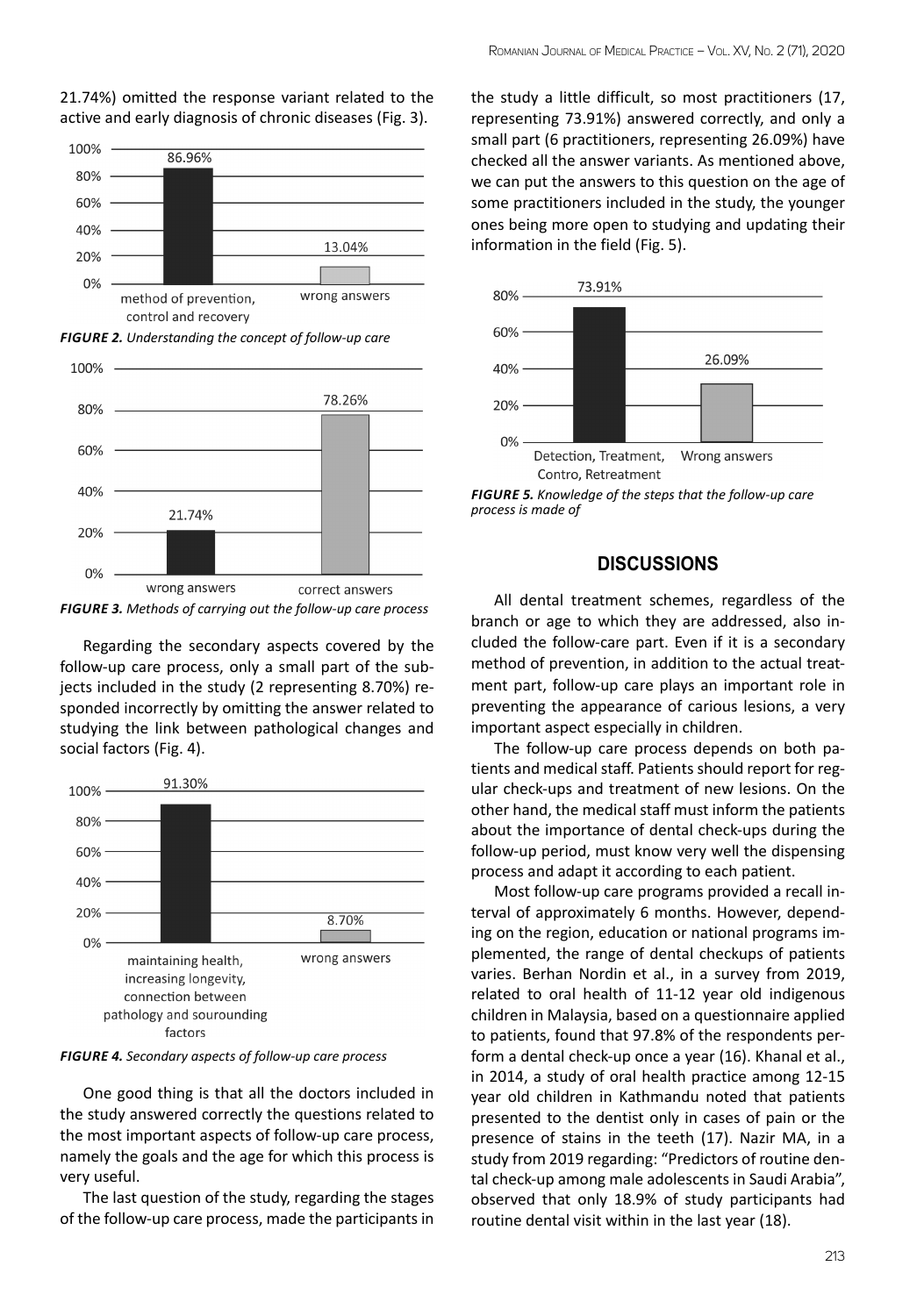In a 2008 study, Anthonappa et al. concluded that the six-month recall dental appointments for all children is not justified, being no support evidences either to justify or refute this time interval. The time interval must be customized by the dental practitioner according to the age of the child and the conditions he presents (19). In the same vein, Kärkkäinen et al., in a study of dental check-up intervals for adolescents in Finland, concluded that although the interval between follow-up visits increased, there was no increase in the frequency of caries (20).

At the level of professional organizations, multiple strategies have been developed and implemented to improve the oral health of patients, specific to each age group. Thus, the Romanian College of Dental Practitioners (Colegiul Medicilor Stomatologi din România) provides in the competencies of the dentist: "31. Establishment and implementation of complex follow-up care plans, applicable in school and pre-school communities" (5).

The American Academy of Pediatric Dentistry, in "Caries-risk assessment and management for infants, children, and adolescents", in Caries Management for children older than 6 years recommends:

- Recall every six to 12 months for children with low caries-risk;
- − Recall every six months for children with moderate caries-risk;
- Recall every three months for children with high caries-risk (21);

The National Institute for Health and Care Excellence (UK), in "Dental checks: intervals between oral health reviews" from 2004, recommends that the patient should be assigned a recall interval of 3, 6, 9 or 12 months if the patient is younger than 18 years old. The recall interval should be reviewed again in the next appointment based on oral-health status, patient`s response and health outcomes achieved (22).

Thus, the most important stage in the realization of the follow-up care process is represented by the knowledge and the correct application of this process by the doctor, which we wanted to evaluate at the level of the group included in the study.

## **CONCLUSIONS**

After studying the answers, we can conclude several aspects, some extremely interesting.

About the follow-up care in pediatric dentistry (or pedodontics), it can be said that it represents the most useful active dental assistance.

To be truly effective, the follow-up care process specific to pediatric dentistry must be extremely well organized and controlled, while the medical personnel involved in the follow-up care processes, both the pediatric specialists and the auxiliary staff, must be very well trained, but also permanently guided and monitored.

When we talk about widespread dental conditions (dental caries, dento-maxillary anomalies), follow-up care becomes a mass action, whose efficiency is related to the whole society.

Practically, the follow-up care process in pediatric dentistry, has two well defined goals, namely:

- To ensure a harmonious development of the dento-maxillary system, which will contribute to the general health of the individual included in this follow-up care procedure;
- Ensure an efficient and broader coverage of all individuals in the community, and if not possible, of as many subjects as possible within that community.

The organization of these follow-up care actions is facilitated by the existence of stable communities, which can be tracked for much longer periods of time.

Most of the pedodontic practitioners (specialists in pediatric dentistry), over 70% of the subjects involved in the study, have shown a very good training, in terms of knowledge and learning of the notions, which aim to carry out consistent actions of follow-up care in well-defined and established communities.

#### **Acknowledgement**

In this article, all the authors have equal contribution with the first author.

> *Conflict of interest:* none declared *Financial support:* none declared

#### **references**

- 1. Gall I. Asistența stomatologică. Editura Didactică și Pedagogică, București, 1971.
- 2. Miyasaki-Ching CM. Elemente clinice de stomatologie. Editura All Educațional, București, 2001.
- 3. Zarnea L. Pedodonție. Editura Didactică și Pedagogică, București, 1993.
- 4. Burlibașa M, Bilinschi LG, Pavăl B et al. Preliminary study regarding the necessity of

dispensing in the dental medical assistance of pupils, teenagers and young patients. *Acta Medica Transilvanica.* 2018;23(1):96- 98.

- 5. Colegiul Medicilor Dentiști din Romania. Decizie nr. 49 din 30 iunie 2012. Portal Legislativ. [Online] 2012. [Cited: 02 18, 2020.] http://legislatie.just.ro/Public/ DetaliiDocument/139632.
- 6. Foley J.I. Management of carious primary molar teeth by UK postgraduates in paediatric dentistry. *Eur Arch Paediatr Dent.* 2010;11:294-7.
- 7. Ahmed H.M. Pulpectomy procedures in primary molar teeth. *Eur J Gen Dent* 2014;3:3-10.
- 8. Jamieson LM, Smithers LG, Hedges J et al. Follow-up of an Intervention to Reduce